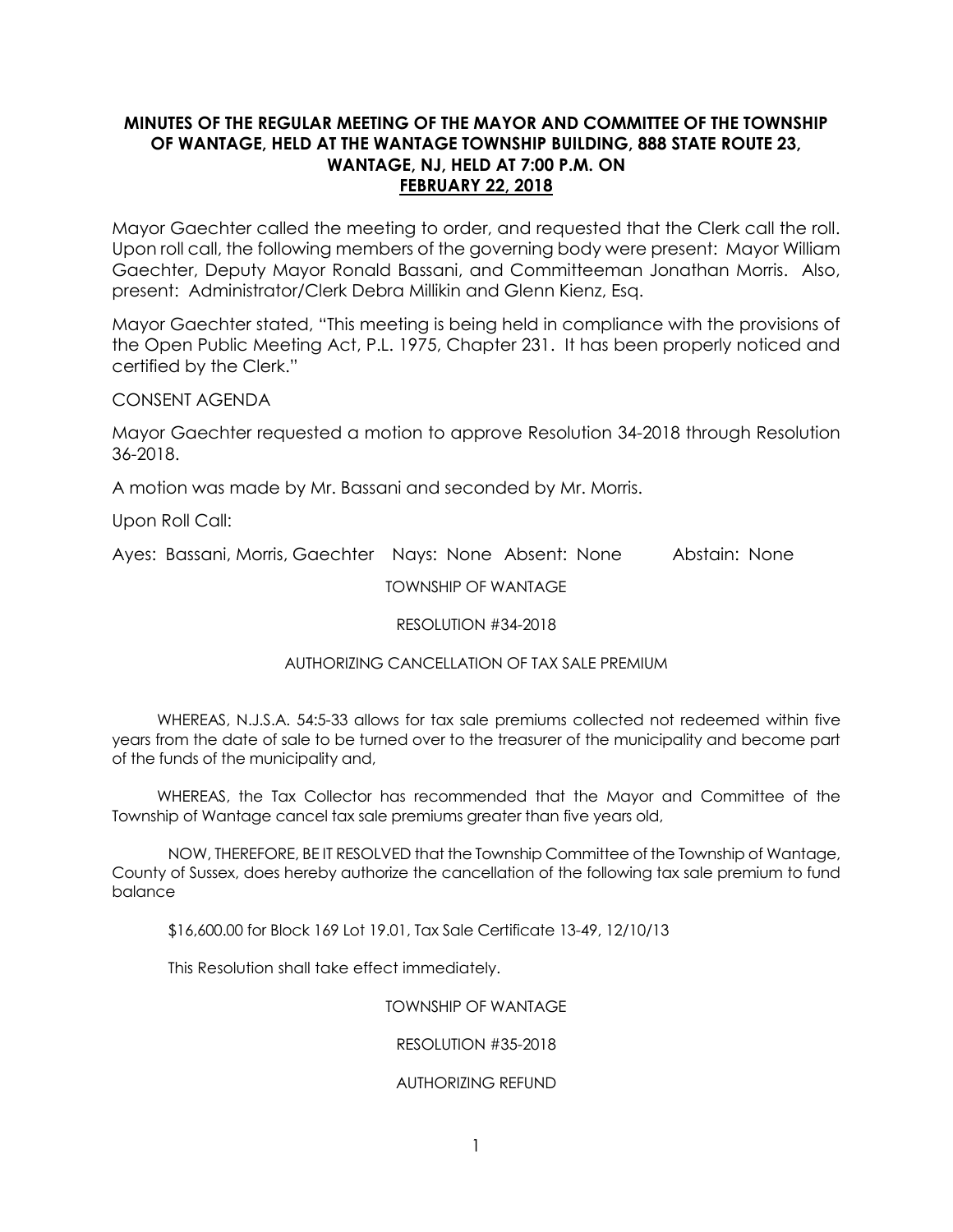WHEREAS, the Tax Collector has recommended the Mayor and Committee of the Township of Wantage reimburse funds for a tax overpayment.

NOW, THEREFORE, BE IT RESOLVED that the Township Committee of the Township of Wantage, County of Sussex, does hereby authorize the refund of

\$2,607.15 to Javier Rosa, Block 163 Lot 3.05, for tax overpayment.

# TOWNSHIP OF WANTAGE

# RESOLUTION #36-2018

# RESOLUTION APPROVING BILLS AND VOUCHERS FOR PAYMENT

BE IT RESOLVED by the Township Committee of the Township of Wantage in the County of Sussex that payment is hereby approved for all vouchers that have been properly authenticated and presented for payment, representing expenditures for which appropriations were duly made in 2017 and 2018 Budgets adopted by this local Governing Body, including any emergency appropriations, and where unexpended balances exist in said appropriation accounts for the payment of such vouchers.

# **REPORTS**

Clerk/Administrator – Mrs. Millikin provided invitations to the SCLOM Event. "Municipal Intervention" on March 15<sup>th</sup> starting at 6 p.m. at the Mohawk House. This meeting is going to focus on the Opioid epidemic and looking to get first responders out to this event. Mrs. Millikin asked for the Committee to advise of their attendance.

Mrs. Millikin asked if the Committee plans to attend the Wantage First Aid Squad Event on March 10<sup>th</sup> starting at 6:00 p.m.

Mrs. Millikin questioned if the Committee would like one more budget meeting set up for March 1st at 4 p.m.? The Committee agreed to have the meeting that day.

Mrs. Millikin advised that she will be out of the office on Tuesday, February 27<sup>th</sup> with my husband who is having knee surgery. If you need me feel free to contact me on my cell or by e-mail.

Attorney – Mr. Kienz, Esq. advised that the court matter with Mid American Salt and Wantage has been settled. Wantage was dismissed from the case.

Mayor/Committee Report – Mayor Gaechter provided the Land Use Board update. Cingular Cellular Antenna approved off Deckertown Turnpike. Havens Bus subdivision was approved with lot line adjustments. High Point advised the Land Use Board regarding a micro tower being place on the High School. Mayor advised this is due to a capacity issue.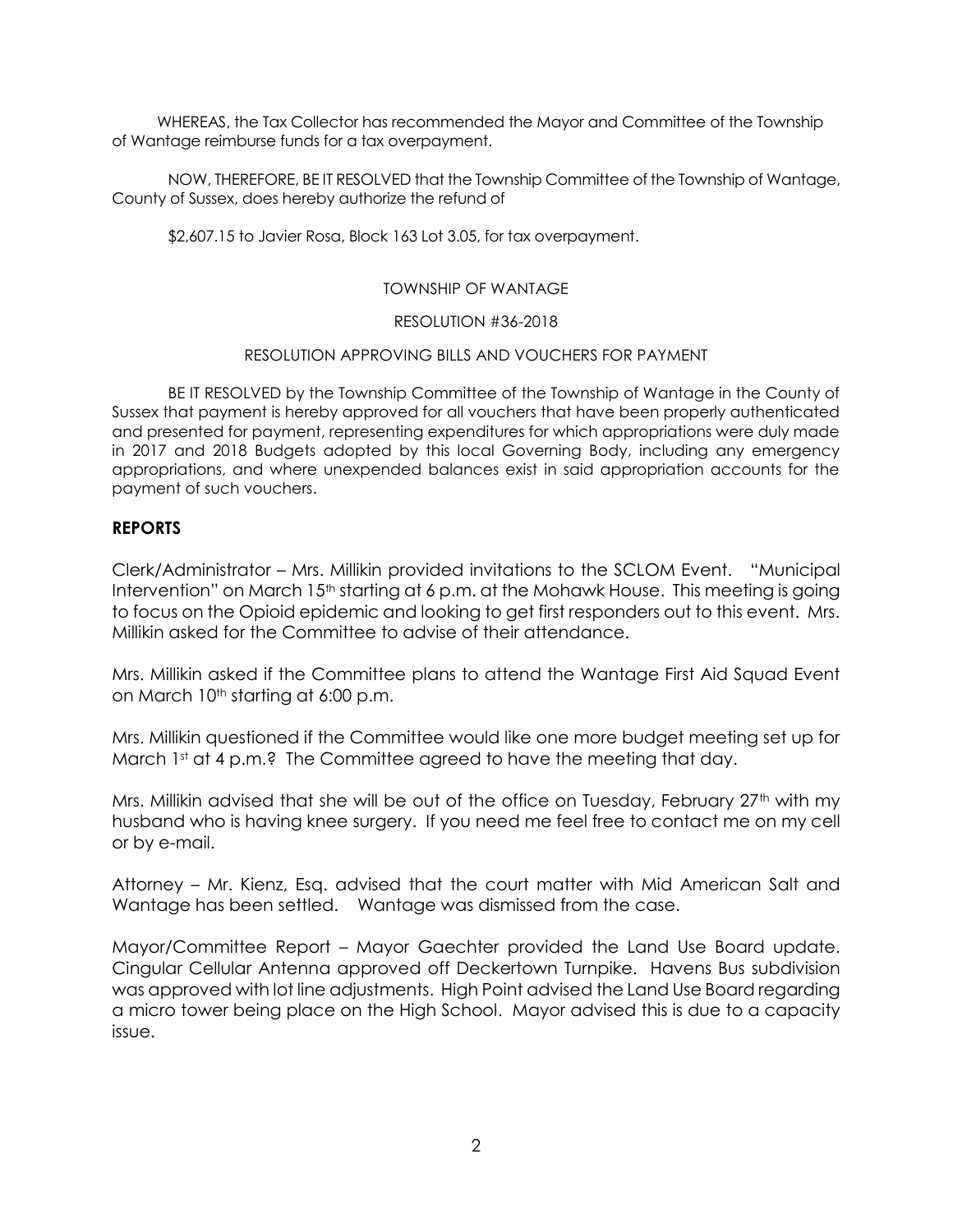Mr. Bassani stated that Mrs. Gorman was kind enough to send a proposed Senate Bill for Health Insurance, Life Insurance and Burial Fees be offered to volunteer Firemen. Mr. Bassani has sent an e-mail to Senator Oroho on this matter.

Mr. Morris thank you to Mrs. Millikin for placing the High Point Wrestling Team State Champion on the sign in front of the Municipal Building.

**OLD BUSINESS -** None

# **NEW BUSINESS**

# **2nd READING & PUBLIC HEARING**

Mayor Gaechter stated a motion is in order to adopt on final reading ORDINANCE #2018- 03 ORDINANCE TO EXCEED THE MUNICIPAL BUDGET APPOPRIATION LIMITS AND TO ESTABLISH A CAP BANK FOR CALENDAR YEAR 2018 (N.J.S.A. 40A:4-45.14)

Mayor Gaechter opened the meeting to the public on Ordinance #2018-03. No public coming forward Mayor Gaechter closed this portion of the meeting

A motion was made by Mr. Bassani and seconded by Mr. Morris.

Upon Roll Call:

Ayes: Bassani, Morris, Gaechter Nays: None Absent: None Abstain: None

TOWNSHIP OF WANTAGE

# ORDINANCE 2018-03

#### ORDINANCE TO EXCEED THE MUNICIPAL BUDGET APPROPRIATION LIMITS AND TO ESTABLISH A CAP BANK FOR CALENDAR YEAR 2018 (N.J.S.A. 40A: 4-45.14)

WHEREAS, the Local Government Cap Law, N.J.S. 40A: 4-45.1 et seq., provides that in the preparation of its annual budget, a municipality shall limit any increase in said budget up to 2.5% unless authorized by ordinance to increase it to 3.5% over the previous year's final appropriations, subject to certain exceptions; and,

WHEREAS, N.J.S.A. 40A: 4-45.15a provides that a municipality may, when authorized by ordinance, appropriate the difference between the amount of its actual final appropriation and the 3.5% percentage rate as an exception to its final appropriations in either of the next two succeeding years; and,

WHEREAS, the Township Committee of the Township of Wantage in the County of Sussex finds it advisable and necessary to increase its CY 2018 budget by up to 3.5% over the previous year's final appropriations, in the interest of promoting the health, safety and welfare of the citizens; and,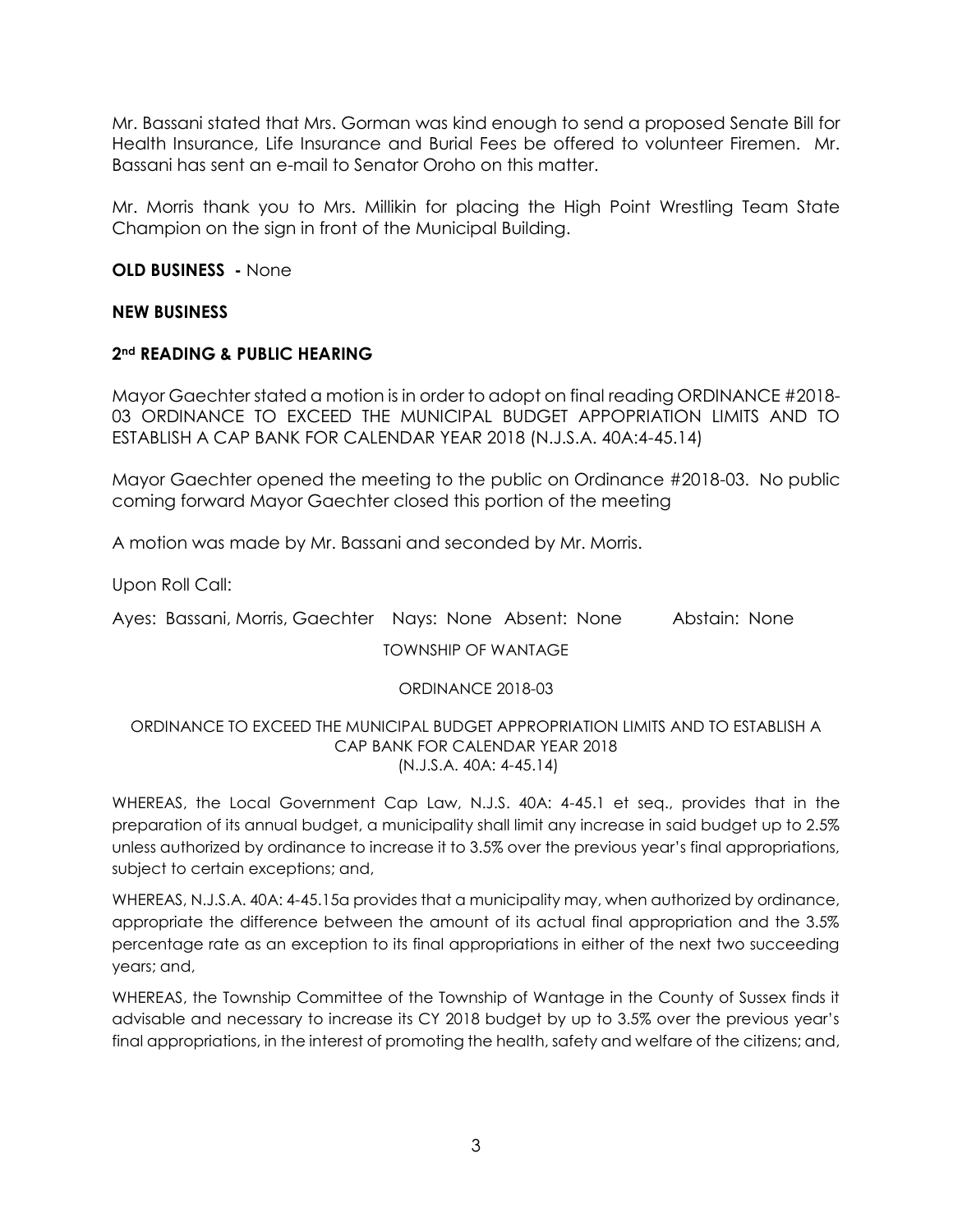WHEREAS, the Township Committee hereby determines that a 3.5% increase in the budget for said year, amounting to \$52,299 in excess of the increase in final appropriations otherwise permitted by the Local Government Cap Law, is advisable and necessary; and,

WHEREAS the Township Committee hereby determines that any amount authorized hereinabove that is not appropriated as part of the final budget shall be retained as an exception to final appropriation in either of the next two succeeding years.

NOW THEREFORE BE IT ORDAINED, by the Township Committee of the Township of Wantage, in the County of Sussex, a majority of the full authorized membership of this governing body affirmatively concurring, that, in the CY 2017 budget year, the final appropriations of the Township of Wantage shall, in accordance with this ordinance and N.J.S.A. 40A: 4-45.14, be increased by 3.5%, amounting to \$52,299, and that the CY 2018 municipal budget for the Township of Wantage be approved and adopted in accordance with this ordinance; and,

BE IT FURTHER ORDAINED, that any that any amount authorized hereinabove that is not appropriated as part of the final budget shall be retained as an exception to final appropriation in either of the next two succeeding years; and,

BE IT FURTHER ORDAINED, that a certified copy of this ordinance as introduced be filed with the Director of the Division of Local Government Services within 5 days of introduction; and,

BE IT FURTHER ORDAINED, that a certified copy of this ordinance upon adoption, with the recorded vote included thereon, be filed with said Director within 5 days after such adoption.

# **INTRODUCTION OF ORDINANCE**

Mayor Gaechter stated a motion is in order to approve on first reading ORDINANCE #2018-04 AN ORDINANCE AMENDING CHAPTER XV ENTITLED "LAND USE PROCEDURES" OF THE "REVISED GENERAL ORDINANCES OF THE TOWNSHIP OF WANTAGE, NEW JERSEY" AMENDING THE REQUIREMENTS FOR A CHECKLIST.

A motion was made by Mr. Bassani and seconded by Mr. Morris.

Upon Roll Call:

Ayes: Bassani, Morris, Gaechter Nays: None Absent: None Abstain: None

TOWNSHIP OF WANTAGE ORDINANCE # 2018-04

# AN ORDINANCE AMENDING CHAPTER XV ENTITLED "LAND USE PROCEDURES" OF THE "REVISED GENERAL ORDINANCES OF THE TOWNSHIP OF WANTAGE, NEW JERSEY" AMENDING THE REQUIREMENTS FOR A CHECKLIST

WHEREAS, in accordance with the Municipal Land Use Law pursuant to N.J.S.A. 40:55D-10.3, a municipal agency shall adopt and may amend reasonable rules and regulations, not inconsistent with the Municipal Land Use Law or with any applicable ordinance, for the administration of its functions, powers and duties; and

WHEREAS, a municipal agency may adopt requirements for a Checklist in connection with a land use application; and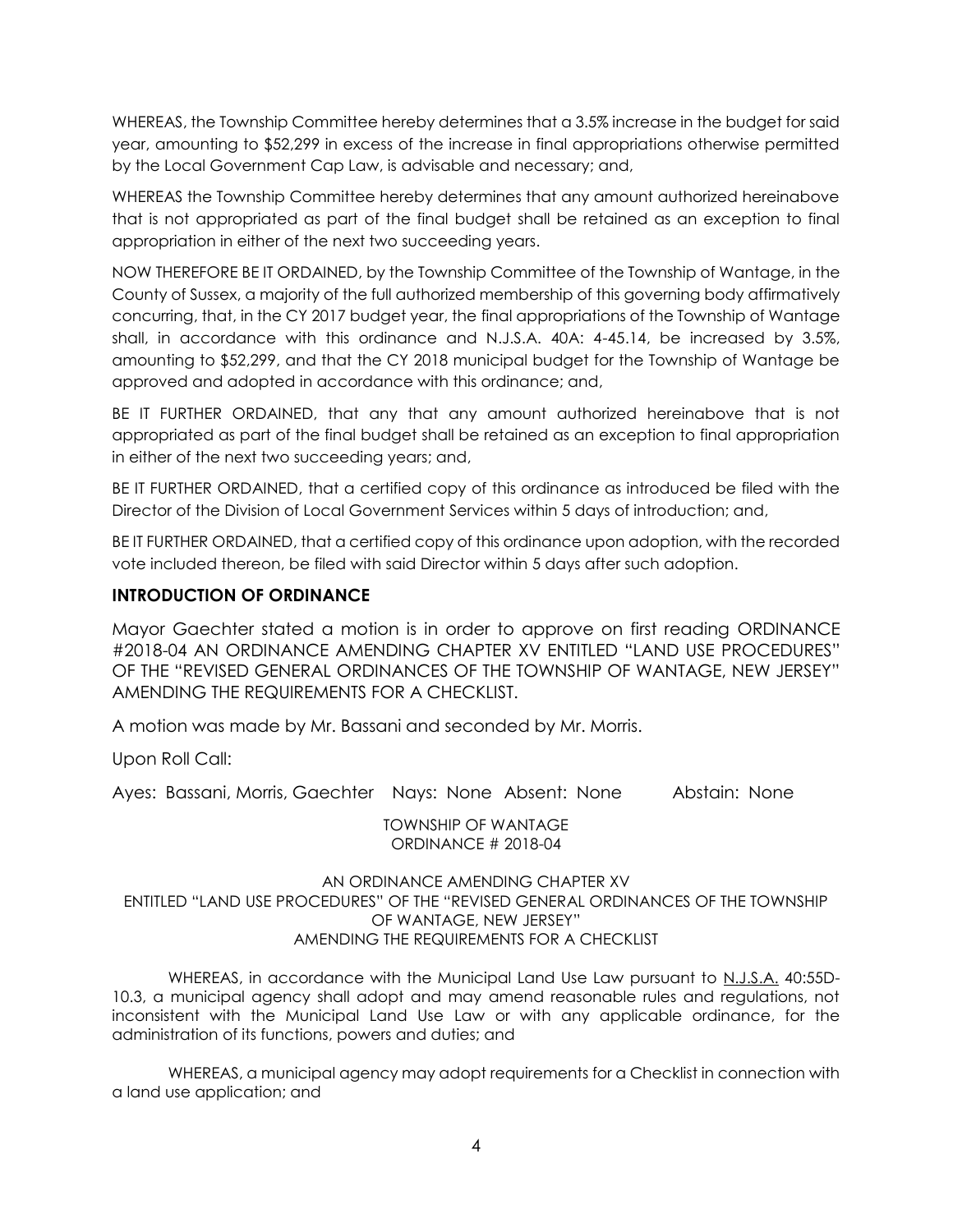WHEREAS, the Mayor and Committee of the Township of Wantage have adopted Section 15-3.8 Certification of Application for Development, which includes requirements for a Checklist;

WHEREAS, the Mayor and Committee of the Township of Wantage have determined that it is necessary and appropriate to amend the requirements for a Checklist.

NOW, THEREFORE, BE IT ORDAINED by the Mayor and Committee of the Township of Wantage, County of Sussex, State of New Jersey as follows:

Chapter XV Land Use Procedures of the Revised Ordinances of the Township of Wantage are hereby amended and supplemented to amend the Checklist associated with Section 15-3.8:

Section 1.

Section 1.3 of the Checklist for Land Use applications shall be amended to state "Certifications from the Tax Collector, Building Inspector, Health Department, and Chief Financial Officer, as applicable, that all taxes, fees, fines, utility charges, other charges and penalties due to the municipality are paid to date.";

Section 2.

All Ordinances or parts of Ordinances inconsistent with this Ordinance are hereby repealed to the extent of such inconsistency.

Section 3. Effective Date. This Ordinance shall take effect immediately upon final passage and publication according to law.

### **APPROVAL OF MINUTES**

Mayor Gaechter stated a motion is in order to approve the minutes of the Mayor and Committee Regular Meeting on February 8, 2018, and Executive Session Minutes on February 8, 2018.

Motion was made by Mr. Bassani and seconded by Mr. Morris.

Upon Roll Call:

Ayes: Bassani, Morris, Gaechter Nays: None Absent: None Abstain:

### **OPEN PUBLIC SESSION**

Mayor Gaechter opened the meeting to the public - None

### **EXECUTIVE SESSION**

Mayor Gaechter stated a motion is in order to approve Resolution #37-2018 Authorizing the Township Committee to go into Executive Session to discuss Contract Negotiations – Bicsak, and Litigation – When Pigs Fly.

Motion was made by Mr. Bassani and seconded by Mr. Morris

Upon Roll Call: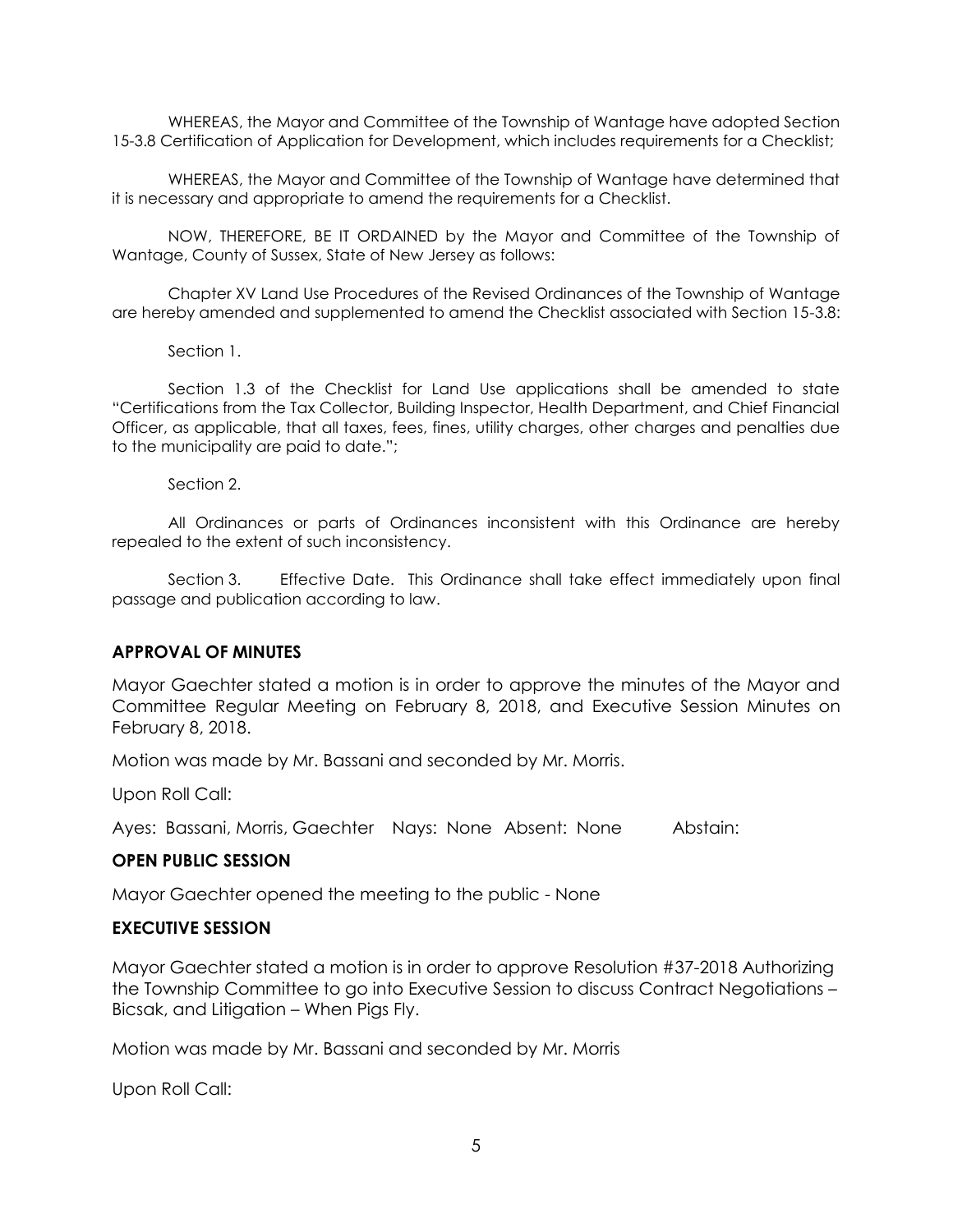### TOWNSHIP OF WANTAGE

#### RESOLUTION #37-2018

#### EXECUTIVE SESSION February 22, 2018

WHEREAS, the Township of Wantage is subject to certain requirements of the Open Public Meetings Act, N.J.S.A. 10:4-6, et seq.; and

WHEREAS, the Open Public Meetings Act, N.J.S.A. 10:4-12, provides that an Executive Session, not open to the public, may be held for certain specific purposes when authorized by Resolution; and

WHEREAS, it is necessary for the Township Committee of the Township of Wantage to discuss in a session not open to the public certain matters relating to the item authorized by N.J.S.A. 10:4-12b and designated below:

- (1) Contract Negotiations Bicsak
- (2) Litigation When Pigs Fly

NOW, THEREFORE, BE IT RESOLVED, by the Township Committee of the Township of Wantage, assembled in public session on February 22, 2018, that an Executive Session closed to the public shall be held on February 22, 2018, at 7:18 PM in the Township of Wantage Municipal Building, 888 Route 23, Wantage, NJ, for the discussion of matters relating to the specific item designated above.

It is anticipated that the deliberations conducted in closed session may be disclosed to the public upon the determination of the Township Committee that the public interest will no longer be served by such confidentiality.

Mayor Gaechter requested a motion to come out of Executive Session.

A motion was made by Mr. Bassani and seconded by Mr. Morris

Upon Roll Call:

Aye: Bassani, Gaechter, Morris Nay: None Absent: None Abstain: None

Mr. Kienz advised the items discussed in Executive Session tonight will not be disclosed at this time.

Mayor Gaechter requested a Motion to adjourn made by Mr. Bassani and seconded by Mr. Morris.

Upon Roll Call: